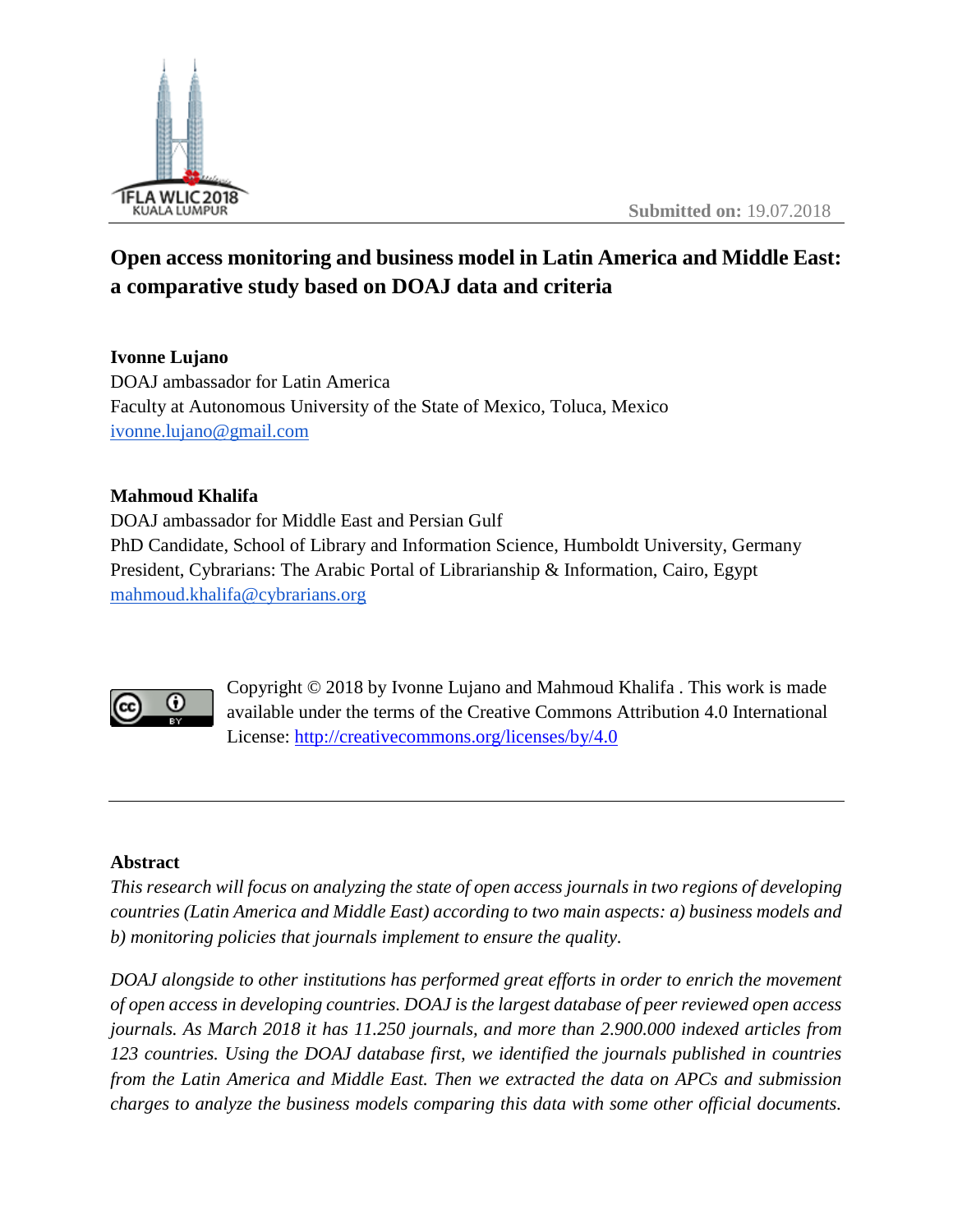*We also analyzed some of the DOAJ's data on monitoring policies, i.e. the review process for papers and the policy of screening for plagiarism.*

*According to initial survey of business models implemented in open access journals in Latin America we found that only 5% of journals charge author fees (APCs and submission charges) being Brazil the country with the highest number of journals that adopt this policy. Open access is the predominant business model in the majority of countries and it is mostly public funded. Regarding the Middle East region, we can list variant models depending on the economic conditions of each country. APCs and submission charges is growing trend in low economic countries, for example: Egypt, Sudan, North Africa States, however in high economic countries like Gulf States the authors get paid when publish a paper in a journal.* 

*Most of the journals from Latin America (LATAM) implement double or simple blind peer review process and only four journals (published in Brazil and Argentina) carry out some kind of open peer review system. Concerning the policy of screening for plagiarism only 20% of journals state to use any type of software (open source, proprietary, free, etc.). For journals in the Middle East (MENA), depending on DOAJ experience the types of peer-review are not quite clear for all journals' editors. Some countries initiated to have policy for plagiarism. Through the Higher Supreme of Universities in Egypt, screening for plagiarism checked for theses and faculty staff researches, however journals still not familiar with plagiarism detection software, and it requires high cost.* 

*The research will find out deeper results about the two areas depending on DOAJ data analysis and other resources regarding the business model and journal monitoring.*

### **Introduction**

Open Access (OA) is a model of scholarly publishing where research outputs are available on the internet without financial, legal, or technical barriers. According to the Budapest Open Access Initiative (BOAI), signed in 2002 by 6,103 individuals and 1,092 organizations from several countries, this mean that users can read, download, copy, distribute, print, search, or use them for any other lawful purpose (BOAI, 2002). However, in Latin America this is a model that had been adopted even before BOAI was signed. This is because since the late 90´s some initiatives like the Scientific Electronic Library (SciELO) and Latindex emerged in Brazil and Mexico respectively, with the aim of make visible scientific production published in journals (Vasen & Lujano, 2017).

#### **1.1. Business models in OA publishing**

Business model is the architecture for the product, service and information flows, including a description of the various business actors and their roles (Chang, 2006). The business model in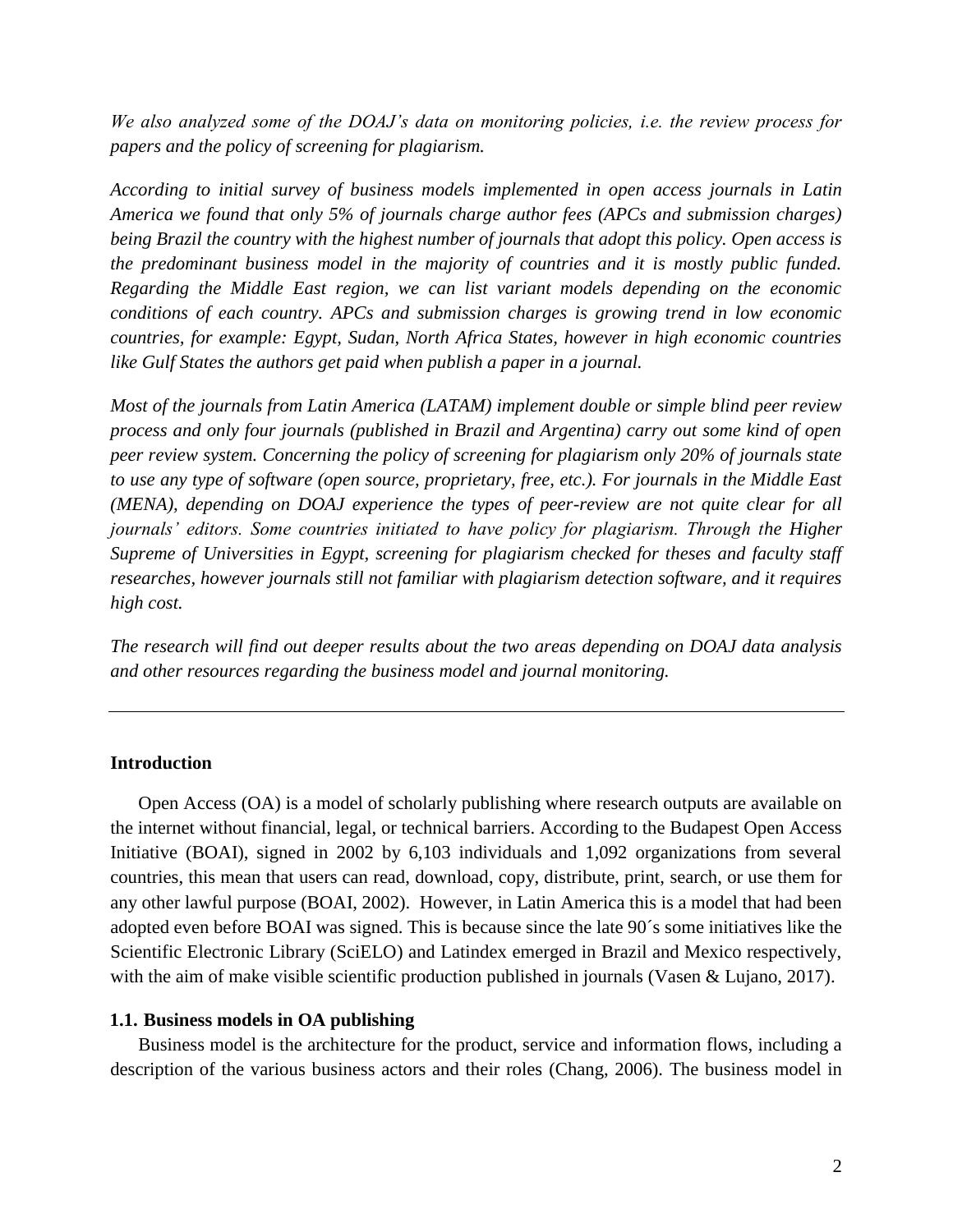terms of scholarly publishing focus on is the sources of financial support for journals. Open Oasis listed different business models as follow:

- Community publishing
- Advertising or sponsorship supported journals
- Institutional subsidy
- Hard copy sales
- Article-processing charges (APCs)
- Institutional membership schemes
- Collaborative purchasing models (Open Oasis, 2012).

For purposes of this research, we will focus on APCs as it is a model in OA publishing that has been growing recently in many countries. This model is based on fees charged to authors, generally with the aim of publish the paper in OA.

## **APCs (Article processing charges)**

According to Suber (2012), APCs defined as "A fee charged by some OA journals when accepting an article for publication, in order to cover the costs of production. It's one way to cover production costs without charging readers and erecting access barriers. While the bill goes to the author, the fee is usually paid by the author's funder or employer, not by the author out of pocket" (Suber, 2012).

Another definition provided by Beasley (2016): "Article Processing Charges (APCs) may be defined as the charges levied by publishers from authors for publishing journal articles. The levy is generally set by commercial publishers at between a few hundred and a few thousand euros or US dollars per article"

## **1.2. Peer-review**

Peer-review is one of the most important processes in scholarly publishing cycle. Especially in OA environment where journals accused with predatory. For this reasons, peer-review is very essential in order to grantee the quality of articles. Peer review is a core mechanism for quality control in scientific publishing (Wicherts, 2016).

In addition to the traditional peer-review process, there are new types peer-review:

## **a) Single blind review**

In this type of peer review the author does not know who the reviewers are. This is the most common form of peer review among science journals.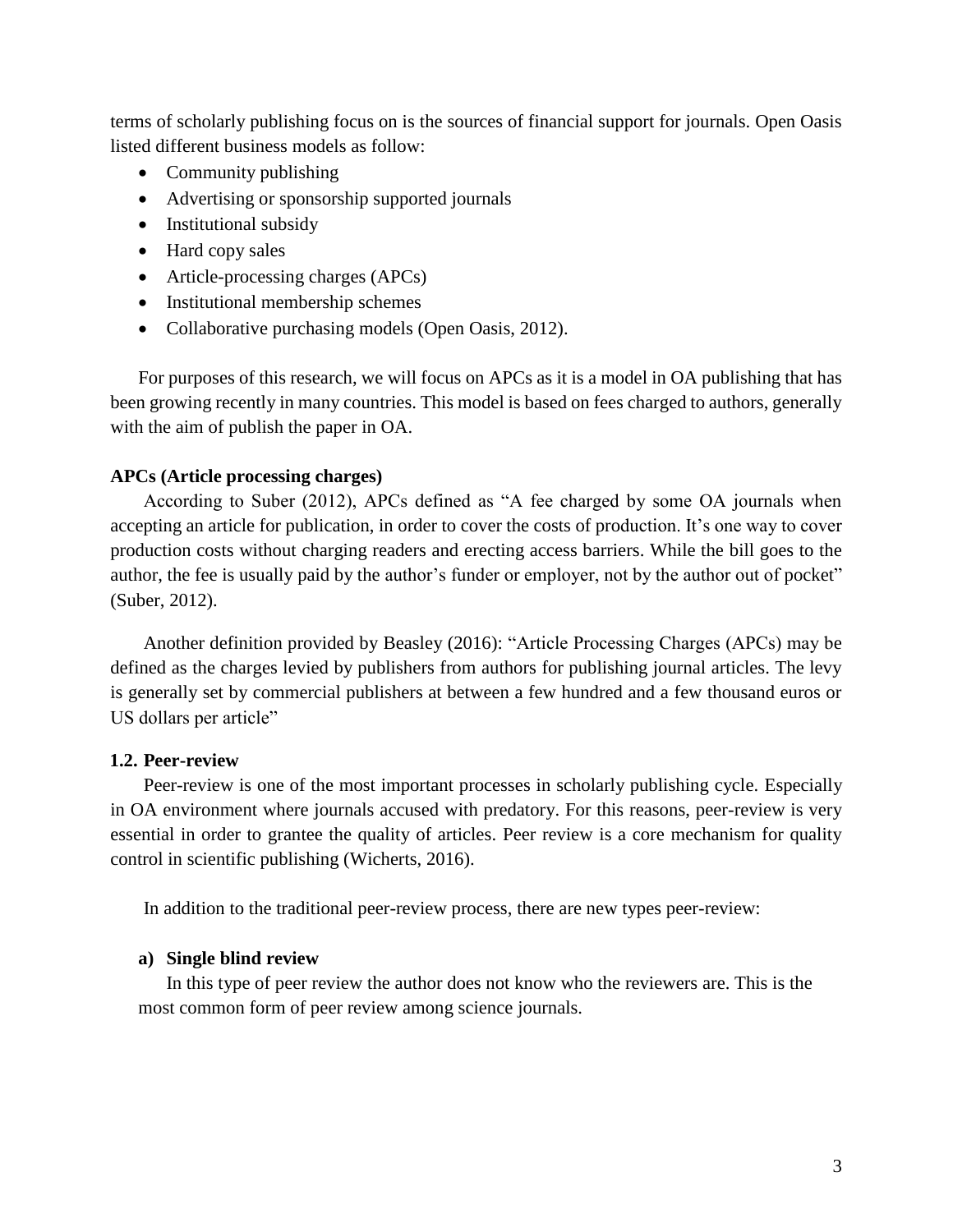#### **b) Double blind review**

In this type of peer review the reviewers don't know the identity of authors, and vice versa. This is the most common form of peer review amongst social science and humanities journals (Ray, 2016).

#### **c) Open peer review**

The identity of the author and the reviewers are known by all participants. There is a growing minority of journals using this form of peer review but popularity among reviewers is yet to be proven. Some journals may also publish the reviews together with final articles, and so readers see both the identity of the reviewers and their comments. This is only the case, however, with accepted articles (Bali, 2015).

#### **1.3. Plagiarism screening**

Text plagiarism is one of growing concern issues in scholarly publishing. Plagiarism detecting is an important tool in quality assurance to the content of journals, and related to ethical issues as well. Many of journals establish their plagiarism screening policy which includes the use of plagiarism detection software (i.e. Turnitin, iThenticate, etc) which basically works based on textmatching. Some other policies ask the authors to submit self plagiarism check report alongside with the article. (Li, 2013). There is also a trend among publishers to adhere to Committee in Publication Ethics (COPE), which is an organization that promotes best practice on publication, as well as offers guidance and resources for improving transparency and ethics. Some journals adhere to COPE and adopt strategies on plagiarism detection recommended by this organization which includes the publication of what the journal considers plagiarism and redundant/overlapping publication is.

#### **2. About the DOAJ**

DOAJ alongside to other institutions has performed great efforts in order to enrich OA movement in developing countries. DOAJ is the largest database of peer reviewed open access journals. As March 2018 it has 11.250 journals, and more than 2.900.000 indexed articles from 123 countries. One of the main concerns of the DOAJ is to keep and improve quality of journals, especially when it comes to the Global South. In 2016 DOAJ launched a program of Ambassadors with the aim of promote best practice among publishers of Asia, Africa, Latin America and Middle East. One of the main goals of DOAJ is to promote best practice on journals publishing, especially those practices that improve transparency and visibility of journals.

#### **3. Methodology**

DOAJ makes available its database on the website under a Creative Commons BY-SA license. This database includes all the information DOAJ collect from journals through the application form, which publishers fill in when applying to be indexed. We downloaded the CSV file from <https://doaj.org/faq#metadata> and processed it in an Excel sheet. Using simple filters, we selected journals from LATAM and MENA journals. First, we identified LATAM and MENA countries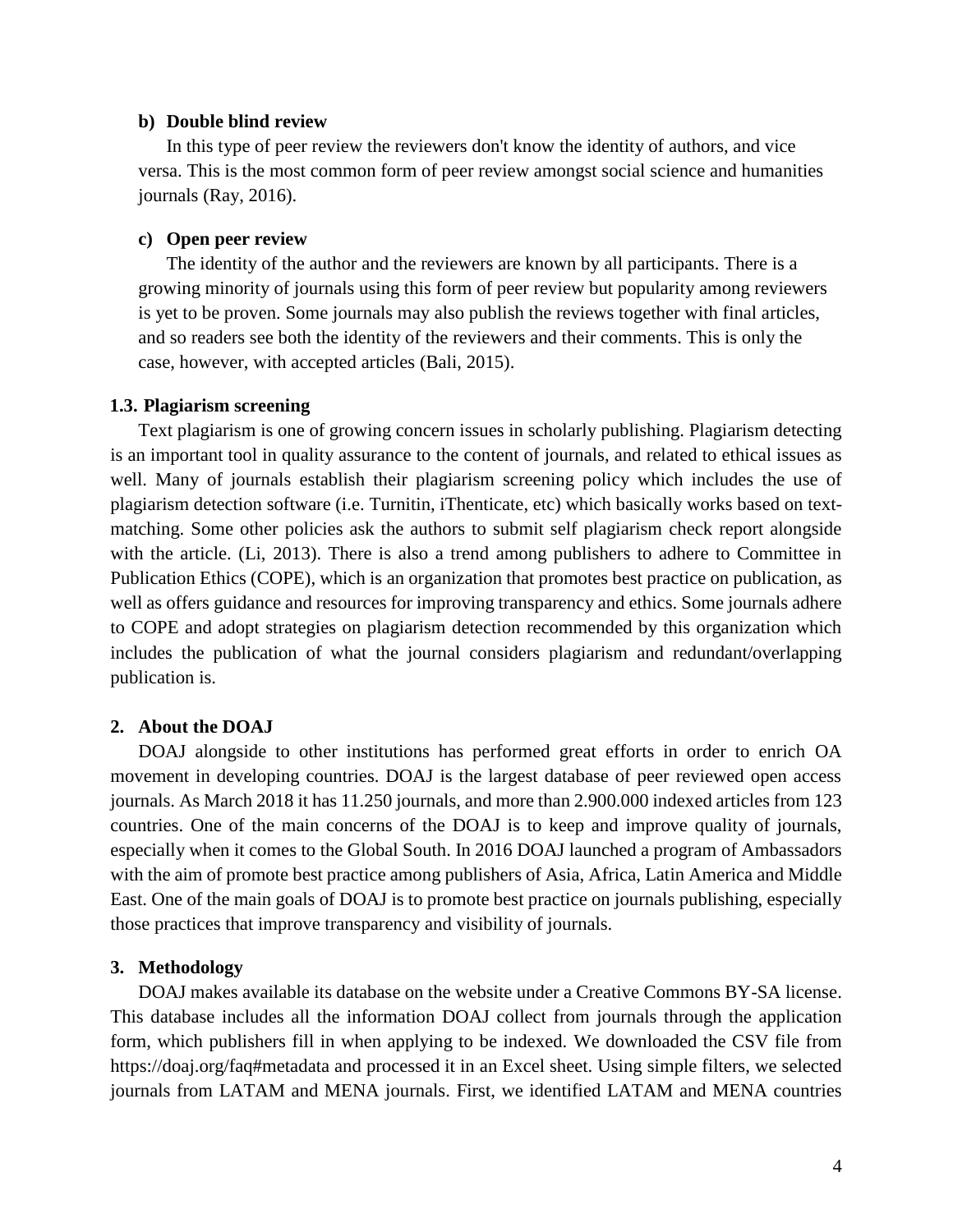based on information from UNESCO´s website. Subsequently we removed countries with any journal indexed in DOAJ resulting in a list of 2,196 LATAM journals distributed in 19 countries, and 540 MENA journals distributed in 17 countries, corresponding to our research universe (N).

## **4. Data analysis**

In this section, the research will analysis journals data which retrieved from DOAJ about the two regions covered by the study LATAM and MENA.

#### **4.1.1. Latin American journals in DOAJ**

Latin American journals in DOAJ represent 19% of total amount of journals indexed by June 2018. This is a relevant percentage that makes Latin America a leader region in open access journals publishing. Brazil publishes 56% of these journals (1249), being the third country with more journals indexed in DOAJ after United Kingdom and Indonesia. In second place there is a group of countries with more than 100 journals each one: Colombia, Argentina, and Mexico. These countries are leaders on scientific research outputs published in the region as it is shown in most of the local and international databases. There is a third group of journals, which include Chile, Costa Rica, Cuba, Ecuador, Peru, Uruguay and Venezuela that have between 17 and 67 journals registered in DOAJ. Finally, a group of countries from the sub regions of Central America and the Caribbean have between one to five journals indexed each. These data show the complexity of this region and the different challenges countries face in terms of journals publishing development.

| Country                          | No. of journals |
|----------------------------------|-----------------|
| Argentina                        | 179             |
| <b>Bahamas</b>                   | 1               |
| Bolivia (Plurinational State of) | 5               |
| <b>Brazil</b>                    | 1249            |
| Chile                            | 94              |
| Colombia                         | 295             |
| Costa Rica                       | 50              |
| Cuba                             | 67              |
| Ecuador                          | 40              |
| El Salvador                      | 1               |
| Guatemala                        | 3               |
| Jamaica                          | $\mathbf{1}$    |
| Mexico                           | 115             |
| Nicaragua                        | 5               |
| Paraguay                         | 5               |
| Peru                             | 40              |
| Puerto Rico                      | 3               |

Table 1. LATAM region journals in DOAJ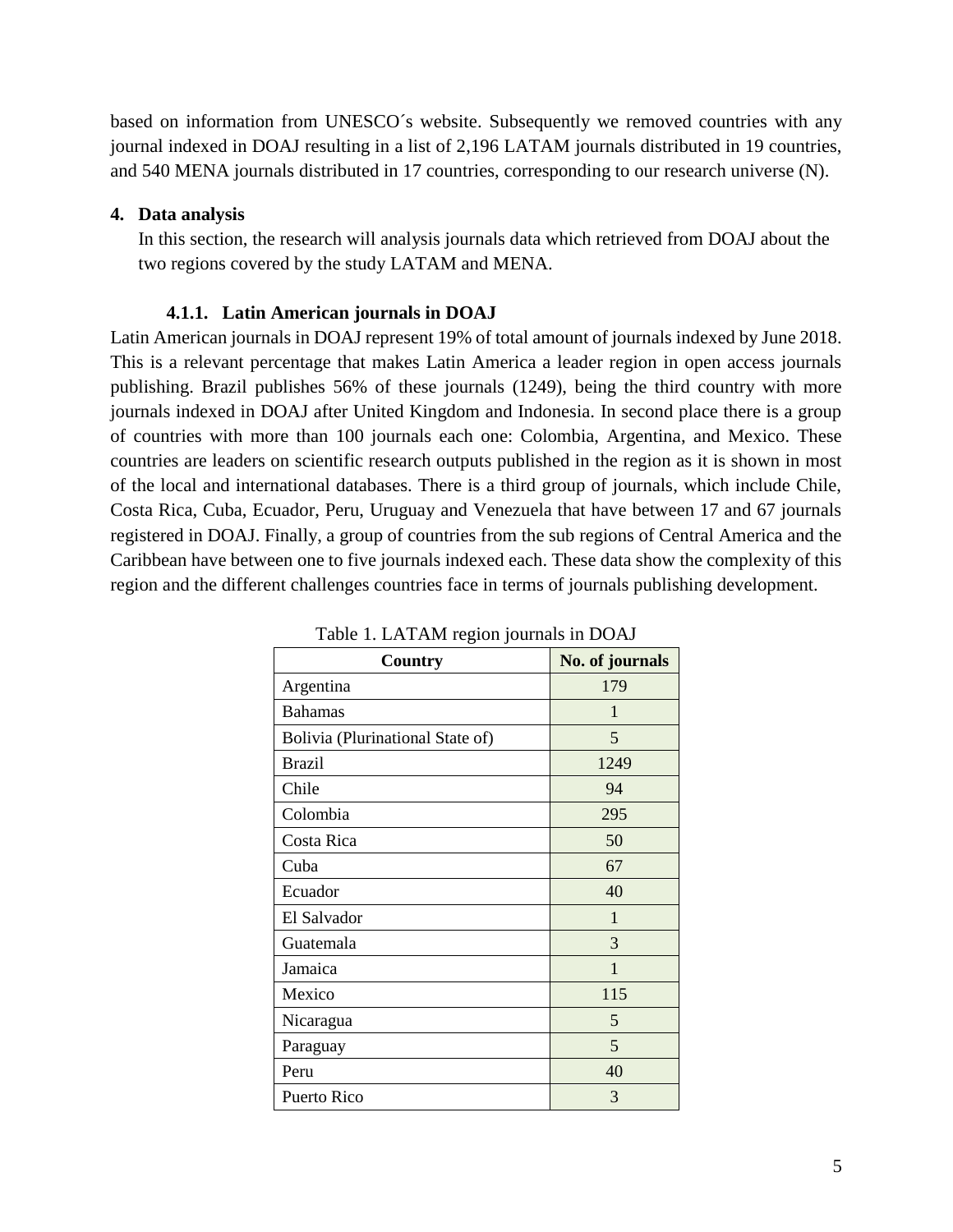| Country                            | No. of journals |
|------------------------------------|-----------------|
| Uruguay                            |                 |
| Venezuela (Bolivarian Republic of) | 26              |
| <b>Total</b>                       | 2196            |

### **4.1.2. APCs**

Since in Latin America most of the journals are published by universities and research centers that are public funded, charging fees to authors is not a common practice (Appel, Lujano & Albagli, 2018). Part of the public investment on science and technology in Latin American countries is allocated to dissemination of research outputs, which include journals' budget. This could explain why, according to DOAJ data, only 5% of LATAM journals (112) state they have some form of APCs. However, APCs is a trend growing among journals published by research associations and foundations, being Brazil the most remarkable case.

| Country        | Yes              | No             | No info          | <b>TOTAL</b> |
|----------------|------------------|----------------|------------------|--------------|
| Argentina      | 8                | 171            | $\overline{0}$   | 179          |
| <b>Bahamas</b> | $\overline{0}$   | 1              | $\overline{0}$   | 1            |
| Bolivia        | $\overline{0}$   | $\overline{5}$ | $\overline{0}$   | 5            |
| <b>Brazil</b>  | 82               | 1154           | 13               | 1249         |
| Chile          | 3                | 91             | $\boldsymbol{0}$ | 94           |
| Colombia       | $\overline{3}$   | 292            | $\overline{0}$   | 295          |
| Costa Rica     | $\overline{0}$   | 51             | $\overline{0}$   | 51           |
| Cuba           | $\overline{0}$   | 67             | $\overline{0}$   | 67           |
| Ecuador        | $\overline{0}$   | 40             | $\overline{0}$   | 40           |
| El Salvador    | $\overline{0}$   | $\mathbf{1}$   | $\overline{0}$   | $\mathbf{1}$ |
| Guatemala      | $\overline{0}$   | $\overline{3}$ | $\overline{0}$   | 3            |
| Jamaica        | $\mathbf{1}$     | $\overline{0}$ | $\overline{0}$   | $\mathbf{1}$ |
| Mexico         | 11               | 104            | $\overline{0}$   | 115          |
| Nicaragua      | $\boldsymbol{0}$ | 5              | $\overline{0}$   | 5            |
| Paraguay       | $\overline{0}$   | 5              | $\overline{0}$   | 5            |
| Peru           | $\overline{2}$   | 38             | $\overline{0}$   | 40           |
| Puerto Rico    | $\overline{0}$   | 3              | $\overline{0}$   | 3            |
| Uruguay        | $\overline{0}$   | 17             | $\overline{0}$   | 17           |
| Venezuela      | $\overline{2}$   | 23             | $\mathbf{1}$     | 26           |
| <b>TOTAL</b>   | 112              | 2071           | 14               | 2196         |
| $\frac{0}{0}$  | 5.1%             | 94.3%          | 0.6%             |              |

Table 2. APCs in LATAM region journals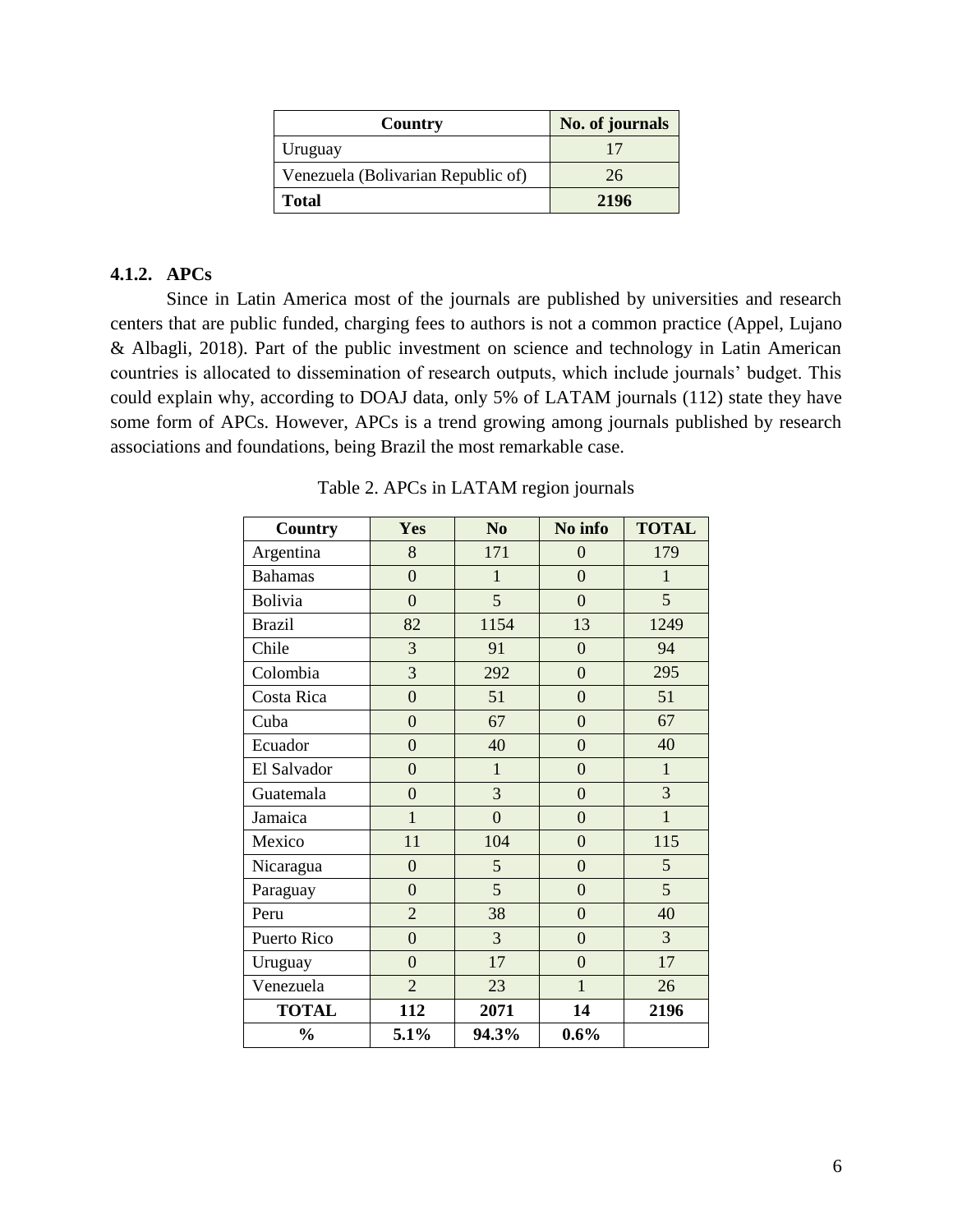Journals from only eight LATAM countries register APCs, as it is shown in Table 2. The amounts of these fees vary from one country to another and it depends also on the type of publisher (HE institution, research association, etc.). APCs go from 15 to 1400 USD, consulted in May 2018. This trend is more common among journals of Agriculture, Health Sciences and other STEM fields, contrary to Social Sciences and Humanities journals which rarely charge any kind of fees to authors.

| Country        | Average in USD* |
|----------------|-----------------|
| Argentina      | 45              |
| <b>Brazil</b>  | 400             |
| Chile          | 500             |
| Colombia       | 100             |
| Jamaica        | 1000            |
| Mexico         | 160             |
| Peru           | 100             |
| Venezuela      | 500             |
| <b>Average</b> | 350             |

Table 3. APCs average in LATAM region

#### **4.1.3. Peer-review**

More than a half of Latin American journals (58%) indexed in DOAJ adopt double blind peer-review process for selecting articles.

Only 5% of the sample state open peer review as the system they use to assure quality of papers. These journals are published in Brazil (3) and Argentina (1). When consulting their websites it is stated OPR, however there are not

| Country        | <b>Editorial</b> | <b>Peer review</b> | <b>Blind</b>   | Double blind | <b>Open</b> | No info  | <b>TOTAL</b> |
|----------------|------------------|--------------------|----------------|--------------|-------------|----------|--------------|
| Argentina      | $\theta$         | 23                 | 22             | 133          |             | $\theta$ | 179          |
| <b>Bahamas</b> | $\theta$         | $\overline{0}$     | $\theta$       |              | $\theta$    | $\Omega$ |              |
| <b>Bolivia</b> | $\theta$         | 2                  | $\Omega$       | 3            | $\Omega$    | $\Omega$ | 5            |
| <b>Brazil</b>  | 13               | 332                | 258            | 630          | 3           | 13       | 1249         |
| Chile          | $\overline{0}$   | 19                 | 11             | 63           | $\Omega$    |          | 94           |
| Colombia       | 3                | 38                 | 39             | 215          | $\theta$    | $\Omega$ | 295          |
| Costa Rica     | $\overline{0}$   | 9                  | $\mathcal{L}$  | 34           | $\theta$    |          | 51           |
| Cuba           | $\overline{0}$   | 14                 | $\overline{4}$ | 49           | $\theta$    | $\Omega$ | 67           |
| Ecuador        | $\overline{0}$   | 15                 |                | 18           | $\Omega$    | $\left($ | 40           |
| El Salvador    | $\theta$         |                    | $\Omega$       | $\Omega$     | $\theta$    |          |              |

Table 4. Peer-review types in LATAM region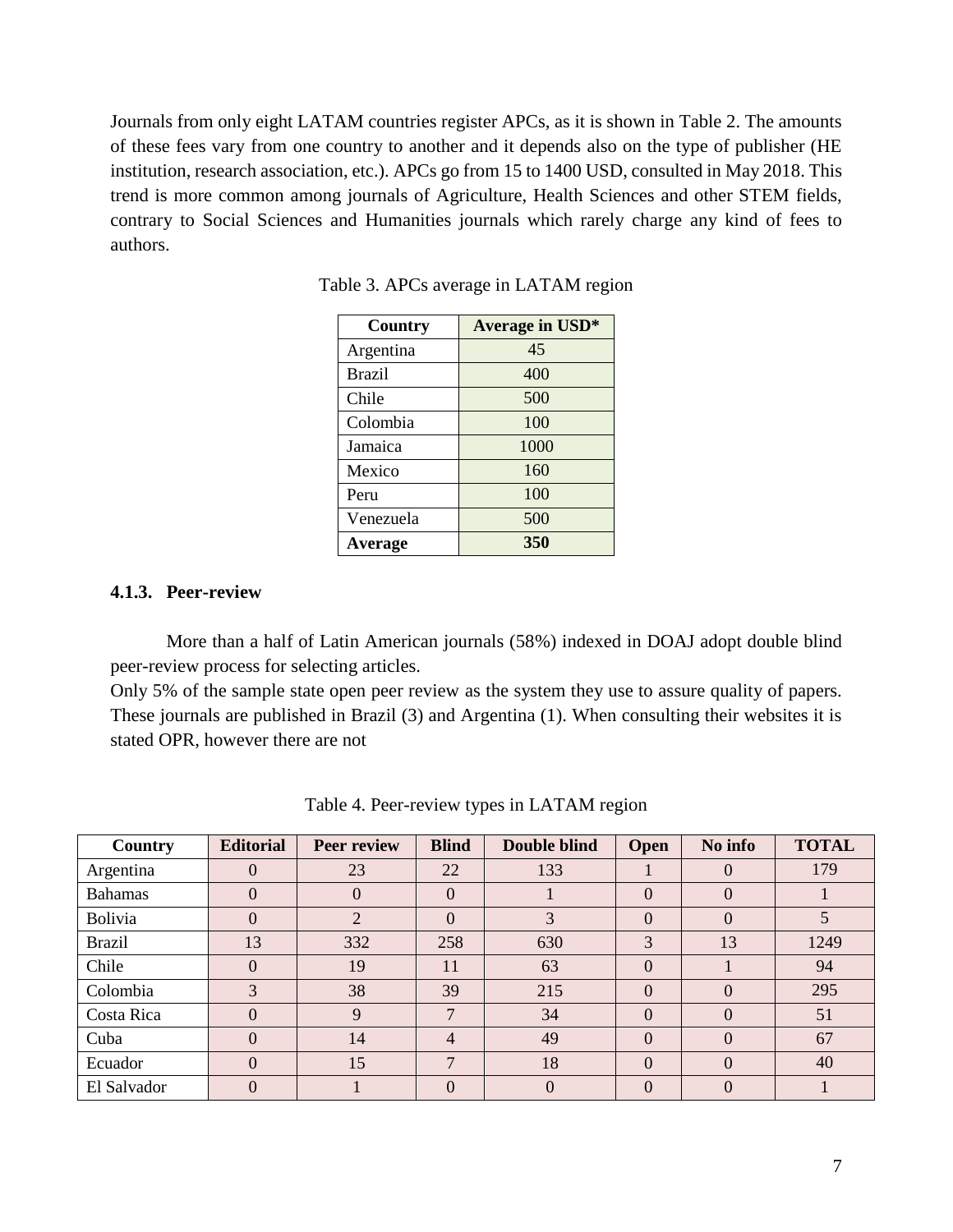| Guatemala    | $\theta$       |       | $\overline{2}$ | $\overline{0}$ | $\Omega$       | $\Omega$ | 3    |
|--------------|----------------|-------|----------------|----------------|----------------|----------|------|
| Jamaica      | $\overline{0}$ |       | $\theta$       | $\overline{0}$ | $\theta$       | $\Omega$ |      |
| Mexico       | $\theta$       | 15    | 12             | 88             | $\overline{0}$ | $\Omega$ | 115  |
| Nicaragua    | $\theta$       | 2     | $\theta$       | 3              | $\Omega$       | $\theta$ | 5    |
| Paraguay     | $\theta$       | 3     |                |                | $\Omega$       | $\Omega$ | 5    |
| Peru         |                | 11    | 8              | 20             | $\overline{0}$ | $\Omega$ | 40   |
| Puerto Rico  | $\Omega$       |       | $\Omega$       | 2              | $\Omega$       | $\Omega$ | 3    |
| Uruguay      | $\overline{0}$ | 6     |                | 10             | $\overline{0}$ | $\Omega$ | 17   |
| Venezuela    | $\overline{0}$ | 4     | $\overline{2}$ | 19             | $\overline{0}$ |          | 26   |
| <b>TOTAL</b> | 17             | 497   | 374            | 1289           | 4              | 15       | 2196 |
|              | $0.7\%$        | 22.6% | 17%            | 58.6%          | 0.1%           | $0.6\%$  |      |





## **4.1.4. Plagiarism screening policy**

Plagiarism screening is not a common practice among Latin American journals as the data in Table 5 show. Colombia and Costa Rica are two countries where more than 50% of journals state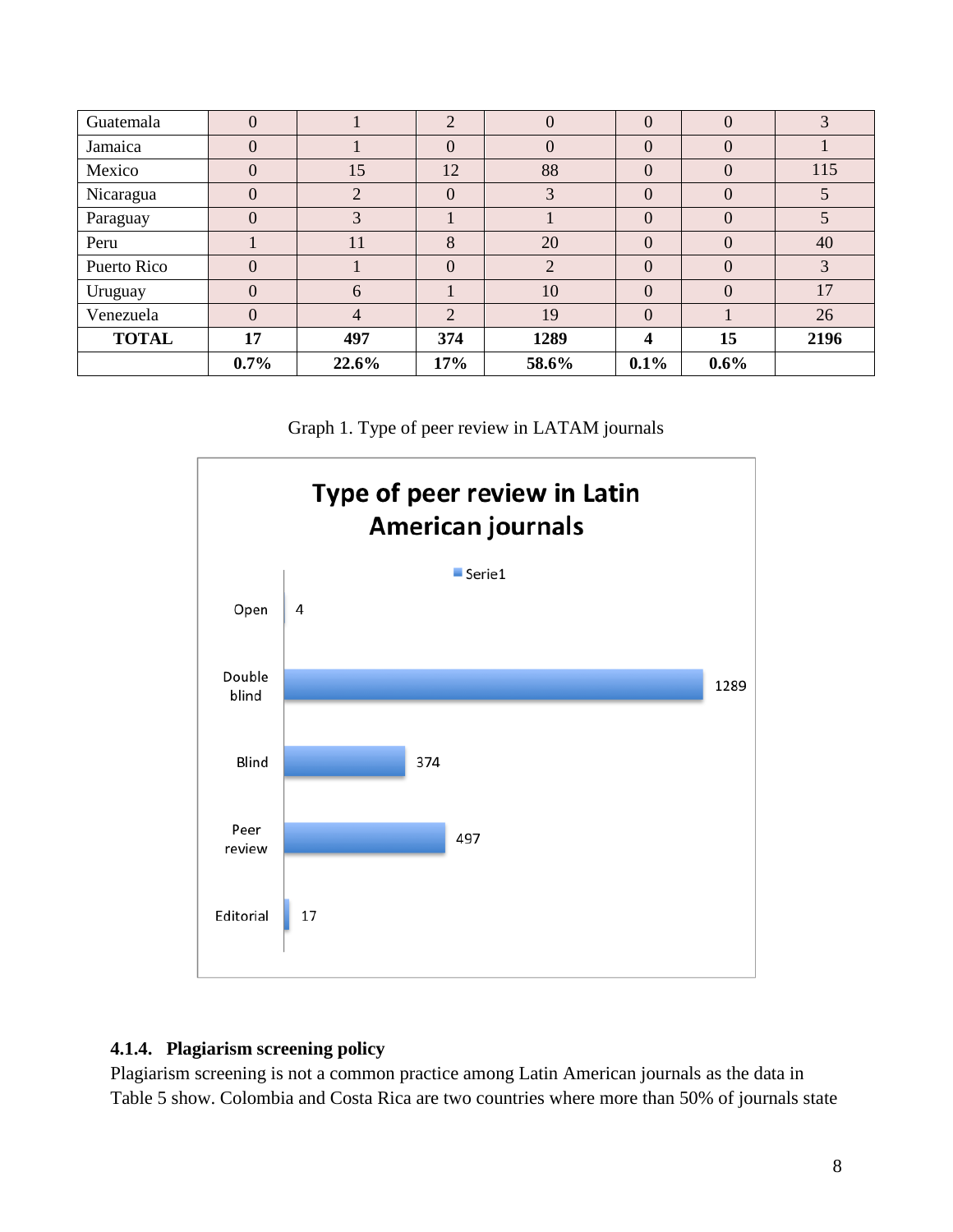to use a software for plagiarism detection, followed by Mexico with 30%. The rest of LATAM countries rarely adopts this policy. One of the main reasons we suppose could explain these low percentages is that journals' budget is limited so publishers cannot easily purchase software. There are some open source plagiarism detection software examples, however, it is possible that these tools scan content mostly in English and not in LATAM most spoken languages so publishers are not interested in it.

| <b>Country</b> | Yes              | N <sub>0</sub> | <b>TOTAL</b> |
|----------------|------------------|----------------|--------------|
| Argentina      | 24               | 155            | 179          |
| <b>Bahamas</b> | $\mathbf{1}$     | $\overline{0}$ | $\mathbf{1}$ |
| <b>Bolivia</b> | $\boldsymbol{0}$ | 5              | 5            |
| <b>Brazil</b>  | 234              | 1015           | 1249         |
| Chile          | 22               | 72             | 94           |
| Colombia       | 110              | 185            | 295          |
| Costa Rica     | 22               | 28             | 51           |
| Cuba           | 14               | 53             | 67           |
| Ecuador        | 14               | 26             | 40           |
| El Salvador    | $\mathbf{1}$     | $\overline{0}$ | $\mathbf{1}$ |
| Guatemala      | $\mathbf{1}$     | $\overline{2}$ | 3            |
| Jamaica        | $\mathbf{1}$     | $\overline{0}$ | $\mathbf{1}$ |
| Mexico         | 35               | 80             | 115          |
| Nicaragua      | $\overline{0}$   | 5              | 5            |
| Paraguay       | $\mathbf{1}$     | $\overline{4}$ | 5            |
| Peru           | 7                | 33             | 40           |
| Puerto Rico    | $\overline{2}$   | $\mathbf{1}$   | 3            |
| Uruguay        | $\overline{2}$   | 15             | 17           |
| Venezuela      | 8                | 18             | 26           |
| <b>TOTAL</b>   | 499              | 1697           | 2196         |
|                | 22.7%            | 76.3%          |              |

Table 5. Plagiarism screening policy in LATAM

#### **4.2. MENA region**

#### **4.2.1. MENA journals in DOAJ**

Until June 2018, DOAJ has 540 OA journals from MENA region. Iran, Egypt, and Iraq are the top three countries in the region. Until March 2018, Egypt was the fourth top county in DOAJ with about 600 journals. However, the Egyptian publisher Hindawy moved his headquarter to London. As a result, the journals nationality moved to England as well.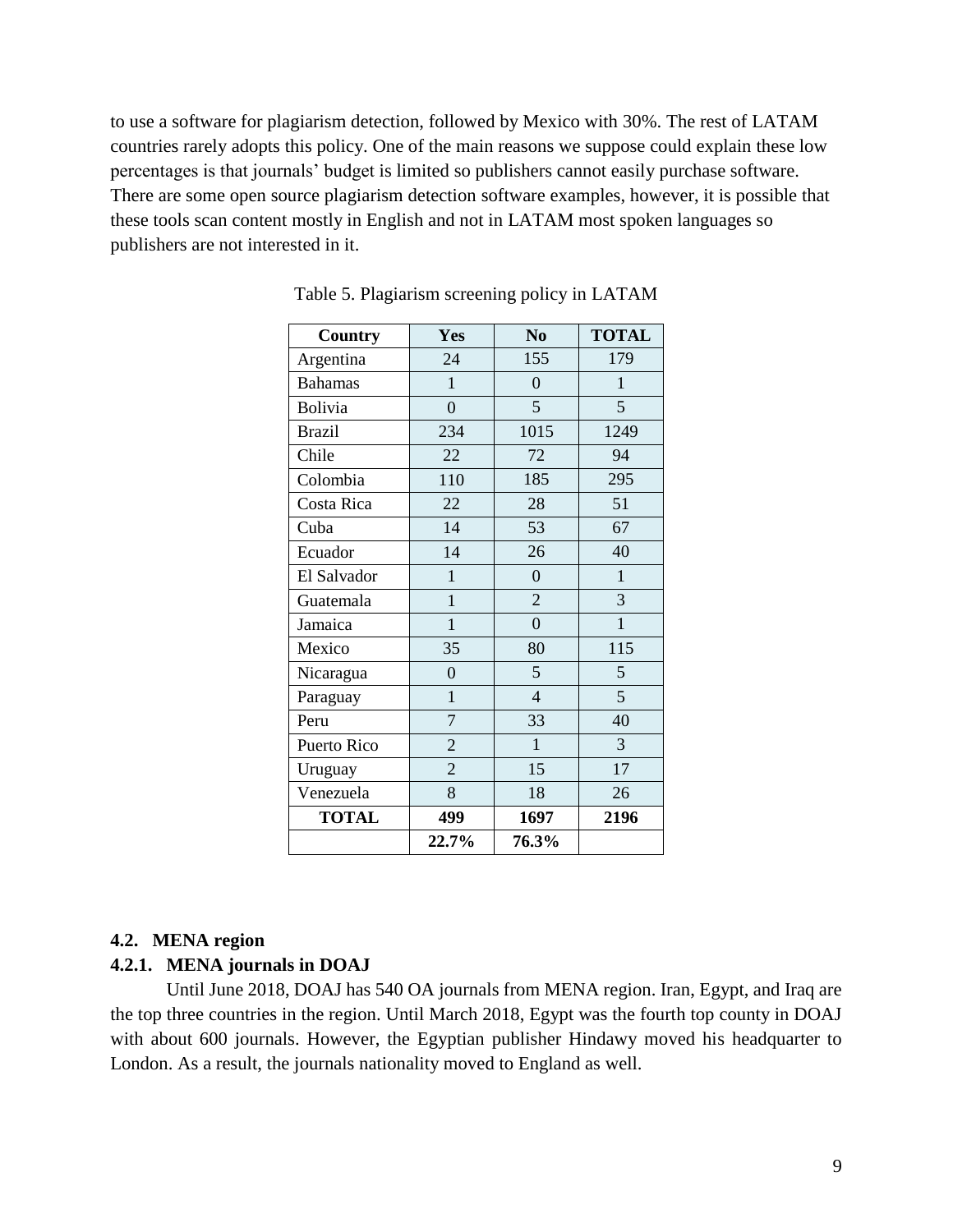Some countries from MENA region have no journals included in DOAJ: Bahrain, Sudan, Djibouti, and Somalia.

| Country      | No. of journals |
|--------------|-----------------|
| Algeria      | 17              |
| Egypt        | 46              |
| Iran         | 386             |
| Iraq         | 23              |
| Jordan       | 3               |
| Kuwait       | $\mathbf{1}$    |
| Lebanon      | 1               |
| Libya        | $\overline{2}$  |
| Morocco      | 11              |
| Oman         | 5               |
| Palestine    | $\mathbf{1}$    |
| Qatar        | 4               |
| Saudi Arabia | 17              |
| South Sudan  | $\mathbf{1}$    |
| Tunisia      | 5               |
| <b>UAE</b>   | 12              |
| Yemen        | 5               |
| <b>Total</b> | 540             |

Table 6. MENA region journals in DOAJ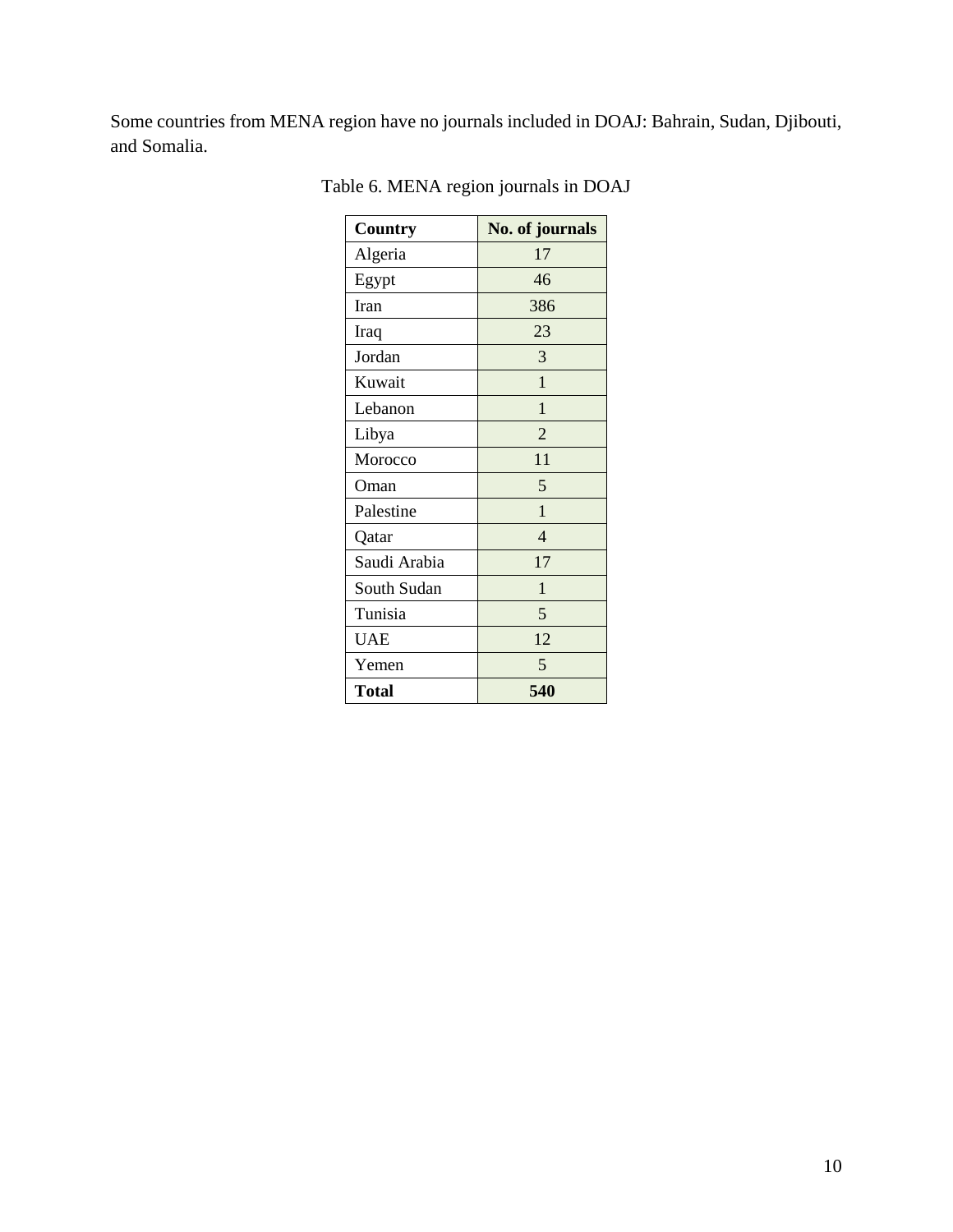



## **4.2.2. APCs**

APCs as a business model for open access journals in MENA region is not a common trend. Only 18% of OA journals apply charges for articles publishing and processing, and 82% do not apply APCs. There's another trend common in some countries in MENA region that is journals pay for authors when publishing their papers. This trend is common in high economic countries in the region. Gulf countries are vital example on this trend. It is common in the regional organization like the Arab League, and ALESCO.

| Country | Yes               | N <sub>0</sub> | No info          | <b>TOTAL</b>   |
|---------|-------------------|----------------|------------------|----------------|
| Algeria | $\mathbf{\Omega}$ | 17             |                  | 17             |
| Egypt   | 18                | 28             | $\mathcal{O}$    | 46             |
| Iran    | 49                | 336            | 1                | 386            |
| Iraq    | 15                | 8              | $\mathcal{O}$    | 23             |
| Jordan  |                   | $\overline{2}$ | 0                | 3              |
| Kuwait  | $\left( \right)$  |                | $\left( \right)$ |                |
| Lebanon | $\Omega$          |                | $\left( \right)$ |                |
| Libya   |                   |                | 0                | $\overline{2}$ |
| Morocco |                   | 10             | $\mathcal{O}$    | 11             |
| Oman    | ∩                 | 5              |                  | 5              |

Table 7. APCs in MENA region journals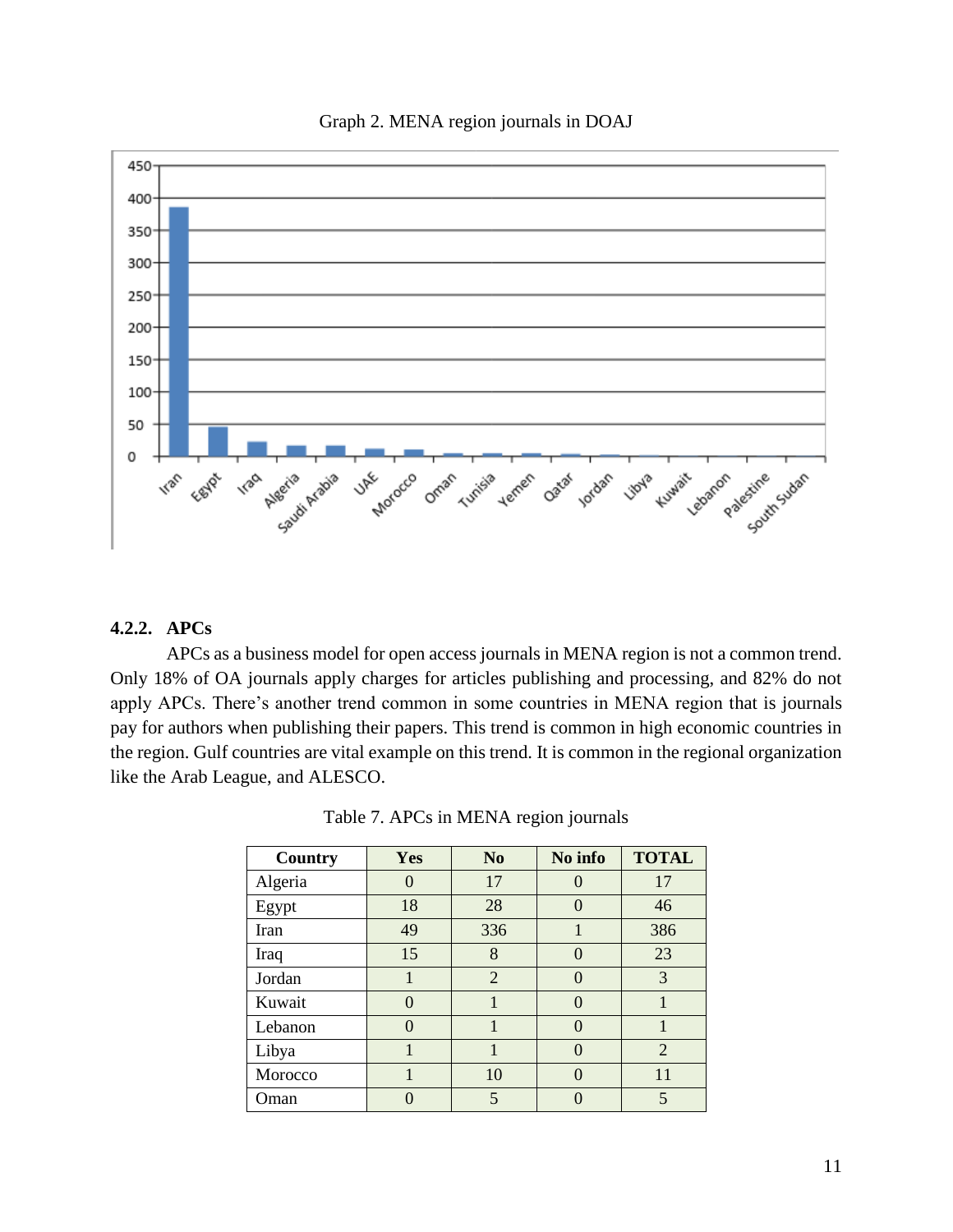| Palestine     |                |       |      |     |
|---------------|----------------|-------|------|-----|
| Qatar         |                | 3     |      |     |
| Saudi Arabia  |                | 16    |      | 17  |
| South Sudan   |                |       |      |     |
| Tunisia       | $\overline{2}$ | 3     |      |     |
| <b>UAE</b>    | q              | 3     |      | 12  |
| Yemen         |                |       |      |     |
| <b>TOTAL</b>  | 98             | 440   |      | 540 |
| $\frac{0}{0}$ | 18.1%          | 81.4% | 0.5% |     |

Ten out of 17 countries apply APCs; Table 8 presents the average of charges in each country. The average converted into USD in case of charging authors in the local currency. The final average of all journals charges is 172.3 USD.

| <b>Country</b> | <b>Average in USD*</b> |
|----------------|------------------------|
| Iraq           | 89                     |
| Jordan         | 100                    |
| Libya          | 100                    |
| Iran           | 147.9                  |
| Egypt          | 149.5                  |
| Tunisia        | 153                    |
| Morocco        | 180                    |
| Saudi Arabia   | 292                    |
| <b>UAE</b>     | 404                    |
| Qatar          | 995                    |
| <b>TOTAL</b>   | 172.3                  |

Table 8. APCs average in MENA region

#### **4.2.3. Peer-review**

According to peer-review analysis for MENA region journals, 48.1% of journals implement the double-blind peer-review; the second most type is the normal peer-review with 32.2%, and the blind peer-review got 18.5%. The editorial peer-review is not common trend in MENA region journals, only 0.8% of journals implement it.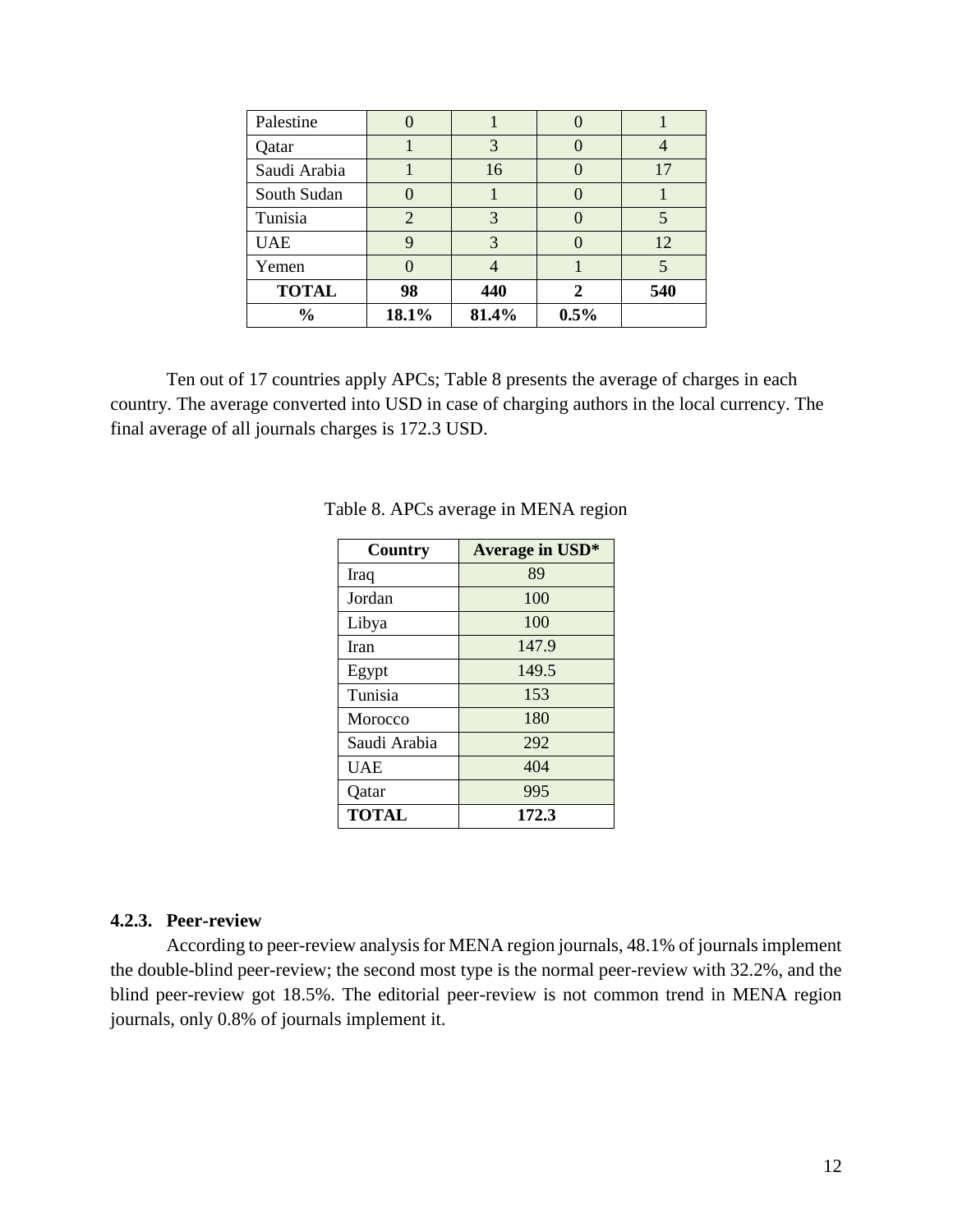| Country      | <b>Editorial</b>        | <b>Peer review</b> | <b>Blind</b>   | <b>Double blind</b> | Open           | No info        | <b>TOTAL</b>   |
|--------------|-------------------------|--------------------|----------------|---------------------|----------------|----------------|----------------|
| Algeria      | $\mathbf{1}$            | 8                  | $\mathbf{1}$   | $\overline{7}$      | $\mathbf{0}$   | $\overline{0}$ | 17             |
| Egypt        | $\boldsymbol{0}$        | 5                  | 15             | 26                  | $\overline{0}$ | $\overline{0}$ | 46             |
| Iran         | 3                       | 138                | 72             | 172                 | $\overline{0}$ | $\mathbf{1}$   | 386            |
| Iraq         | $\boldsymbol{0}$        | 12                 | $\overline{4}$ | $\overline{7}$      | $\overline{0}$ | $\overline{0}$ | 23             |
| Jordan       | $\boldsymbol{0}$        | $\overline{2}$     | $\overline{0}$ | $\mathbf{1}$        | $\overline{0}$ | $\overline{0}$ | 3              |
| Kuwait       | $\boldsymbol{0}$        | $\boldsymbol{0}$   | $\mathbf{1}$   | $\boldsymbol{0}$    | $\overline{0}$ | $\overline{0}$ | $\mathbf{1}$   |
| Lebanon      | $\overline{0}$          | $\mathbf{1}$       | $\overline{0}$ | $\mathbf{0}$        | $\overline{0}$ | $\overline{0}$ | $\mathbf{1}$   |
| Libya        | $\boldsymbol{0}$        | $\overline{0}$     | $\mathbf{1}$   | $\mathbf{1}$        | $\overline{0}$ | $\overline{0}$ | $\overline{2}$ |
| Morocco      | $\boldsymbol{0}$        | $\mathbf{1}$       | $\overline{0}$ | 10                  | $\overline{0}$ | $\overline{0}$ | 11             |
| Oman         | $\boldsymbol{0}$        |                    | $\mathbf{1}$   | 3                   | $\overline{0}$ | $\overline{0}$ | 5              |
| Palestine    | $\boldsymbol{0}$        |                    | $\overline{0}$ | $\boldsymbol{0}$    | $\overline{0}$ | $\mathbf{0}$   | $\mathbf{1}$   |
| Qatar        | $\overline{0}$          | $\overline{0}$     | $\mathbf{1}$   | 3                   | $\overline{0}$ | $\overline{0}$ | $\overline{4}$ |
| Saudi Arabia | $\mathbf{0}$            | $\mathbf{1}$       | $\overline{2}$ | 14                  | $\overline{0}$ | $\mathbf{0}$   | 17             |
| South Sudan  | $\mathbf{0}$            | $\overline{0}$     | $\overline{0}$ | $\mathbf{1}$        | $\overline{0}$ | $\overline{0}$ | $\mathbf{1}$   |
| Tunisia      | $\boldsymbol{0}$        | 3                  | $\mathbf{1}$   | $\mathbf{1}$        | $\overline{0}$ | $\overline{0}$ | 5              |
| <b>UAE</b>   | $\overline{0}$          | $\mathbf{1}$       | $\overline{0}$ | 11                  | $\overline{0}$ | $\mathbf{0}$   | 12             |
| Yemen        | $\overline{0}$          | $\overline{0}$     | $\mathbf{1}$   | 3                   | $\overline{0}$ | $\mathbf{1}$   | $\overline{5}$ |
| <b>TOTAL</b> | $\overline{\mathbf{4}}$ | 174                | 100            | 260                 | $\bf{0}$       | $\overline{2}$ | 540            |
|              | 0.8%                    | 32.2%              | 18.5%          | 48.1%               | $0\%$          | 0.2%           |                |

Table 9. Peer-review types in MENA region

## **4.2.4. Plagiarism screening policy**

The table 10 shows that 48% of journals implement plagiarism screening and 52% of journals do not have plagiarism screening policy.

| Country   | Yes            | N <sub>0</sub> | <b>TOTAL</b>   |
|-----------|----------------|----------------|----------------|
| Algeria   | 2              | 15             | 17             |
| Egypt     | 36             | 10             | 46             |
| Iran      | 182            | 204            | 386            |
| Iraq      | 10             | 13             | 23             |
| Jordan    | $\overline{2}$ | 1              | 3              |
| Kuwait    | 0              | 1              | 1              |
| Lebanon   | 1              | 0              | 1              |
| Libya     | 1              | 1              | $\overline{2}$ |
| Morocco   | 0              | 11             | 11             |
| Oman      | 4              | 1              | 5              |
| Palestine |                |                |                |

Table 10. Plagiarism screening policy in MENA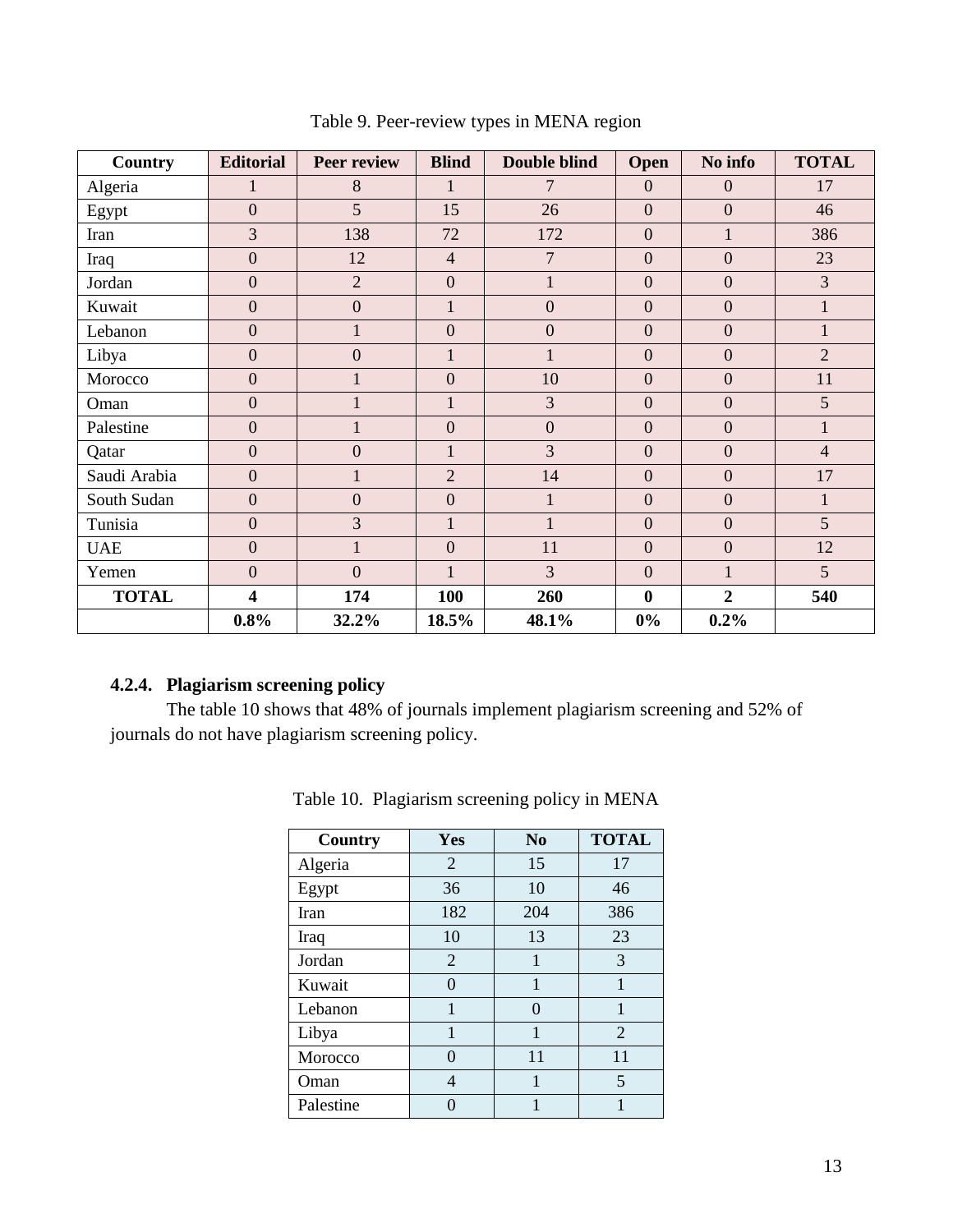| Qatar        |       |       |     |
|--------------|-------|-------|-----|
| Saudi Arabia | 14    |       | 17  |
| South Sudan  |       |       |     |
| Tunisia      |       |       |     |
| <b>UAE</b>   |       |       | 12  |
| Yemen        | 2     | 3     |     |
| <b>TOTAL</b> | 261   | 279   | 540 |
|              | 48.3% | 51.7% |     |

#### **5. Comparative analysis**

After presenting the status of OA journals in LATINAM and MENA regarding the business models and monitoring; in this section the study will compare all analyzed data from the two regions in order to find out the similarities and differences.

## **5.2. APCs**

The status of APCs as a business model for open access journals is almost similar in LATINAM and MENA. APCs not common model in the two regions as only 5.1% of journals in LATINAM and 18.1% in MENA applies APCs.

| <b>Region</b> | <b>Yes</b> |               | No   |               | No info |               | <b>TOTAL</b> |
|---------------|------------|---------------|------|---------------|---------|---------------|--------------|
|               | No.        | $\frac{0}{0}$ | No.  | $\frac{6}{9}$ | No.     | $\frac{0}{0}$ |              |
| <b>LATAM</b>  | 112        | 5.1%          | 2071 | 94.3%         | 14      | 0.6%          | 2196         |
| <b>MENA</b>   | 98         | 18.1%         | 440  | 81.4%         |         | 0.5%          | 540          |

Table 11. APCs in LATAM and MENA journals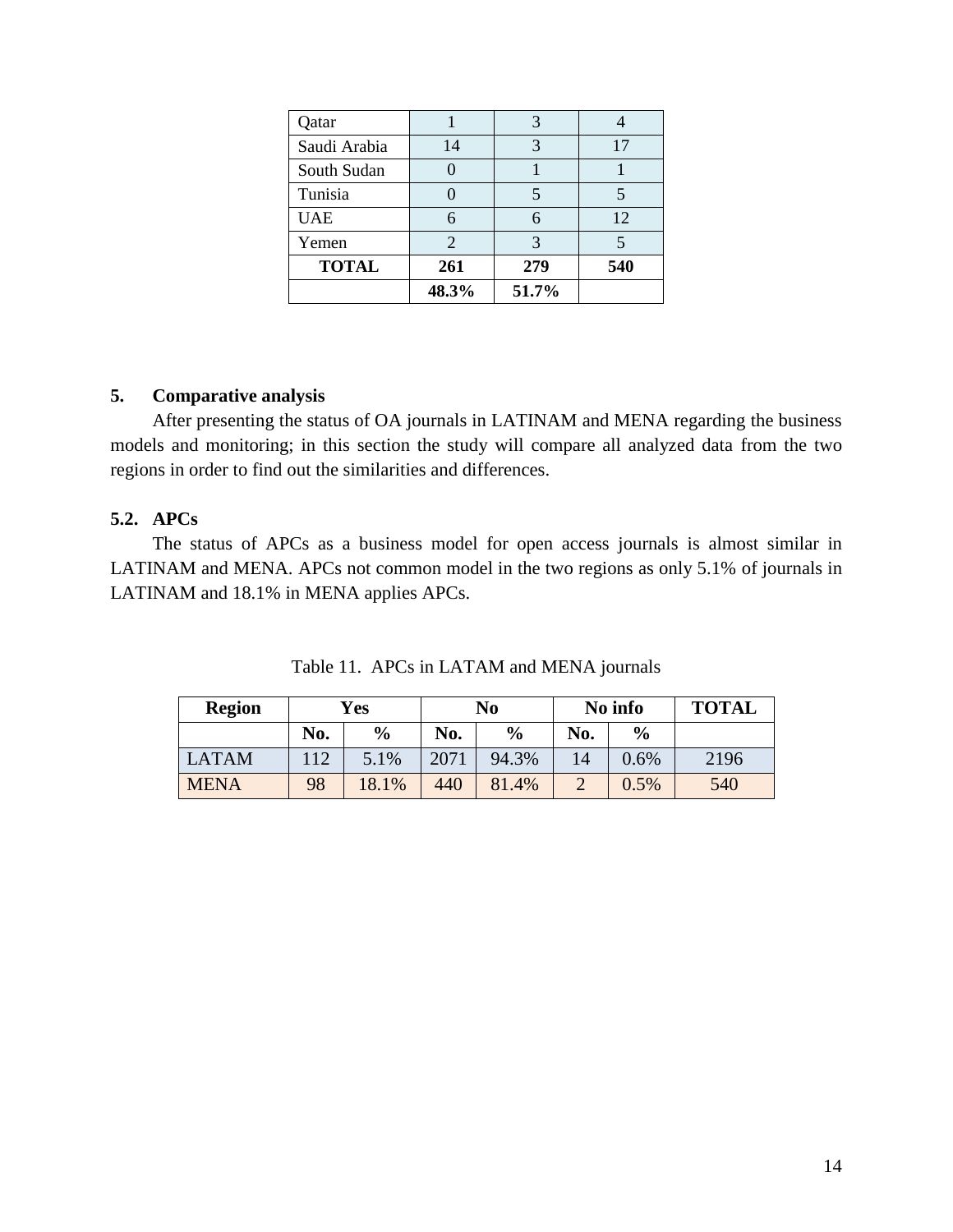Graph 3. APCs in LATAM and MENA journals



Table 11. APCs average in LATAM and MENA journals

| Country      | <b>Average in USD</b> |  |  |
|--------------|-----------------------|--|--|
| <b>LATAM</b> | 350                   |  |  |
| <b>MENA</b>  | 172.3                 |  |  |

#### **5.3. Peer-review**

The double blind peer-review is the most common type in OA journals of LATAM and MENA; it is applied in 58.6% of journals in LATAM and 48.1% of journals in MENA. Then the classic peer-review in the two regions, and then the blind peer-review came as the third most common type. In general LATAM and MENA are very similar regarding the types of peer-review as it is shown in Table.

| <b>Type</b>  | <b>LATINAM</b> |               | <b>MENA</b>    |               |
|--------------|----------------|---------------|----------------|---------------|
|              | No.            | $\frac{0}{0}$ | No.            | $\frac{0}{0}$ |
| Editorial    | 17             | 0.7%          | 4              | 0.8%          |
| Peer review  | 497            | 22.6%         | 174            | 32.2%         |
| <b>Blind</b> | 374            | 17%           | 100            | 18.5%         |
| Double blind | 1289           | 58.6%         | 260            | 48.1%         |
| Open         |                | 0.1%          | $\Omega$       | 0%            |
| No info      | 15             | 0.6%          | $\mathfrak{D}$ | 0.2%          |

Table 12. Peer review in LATAM and MENA journals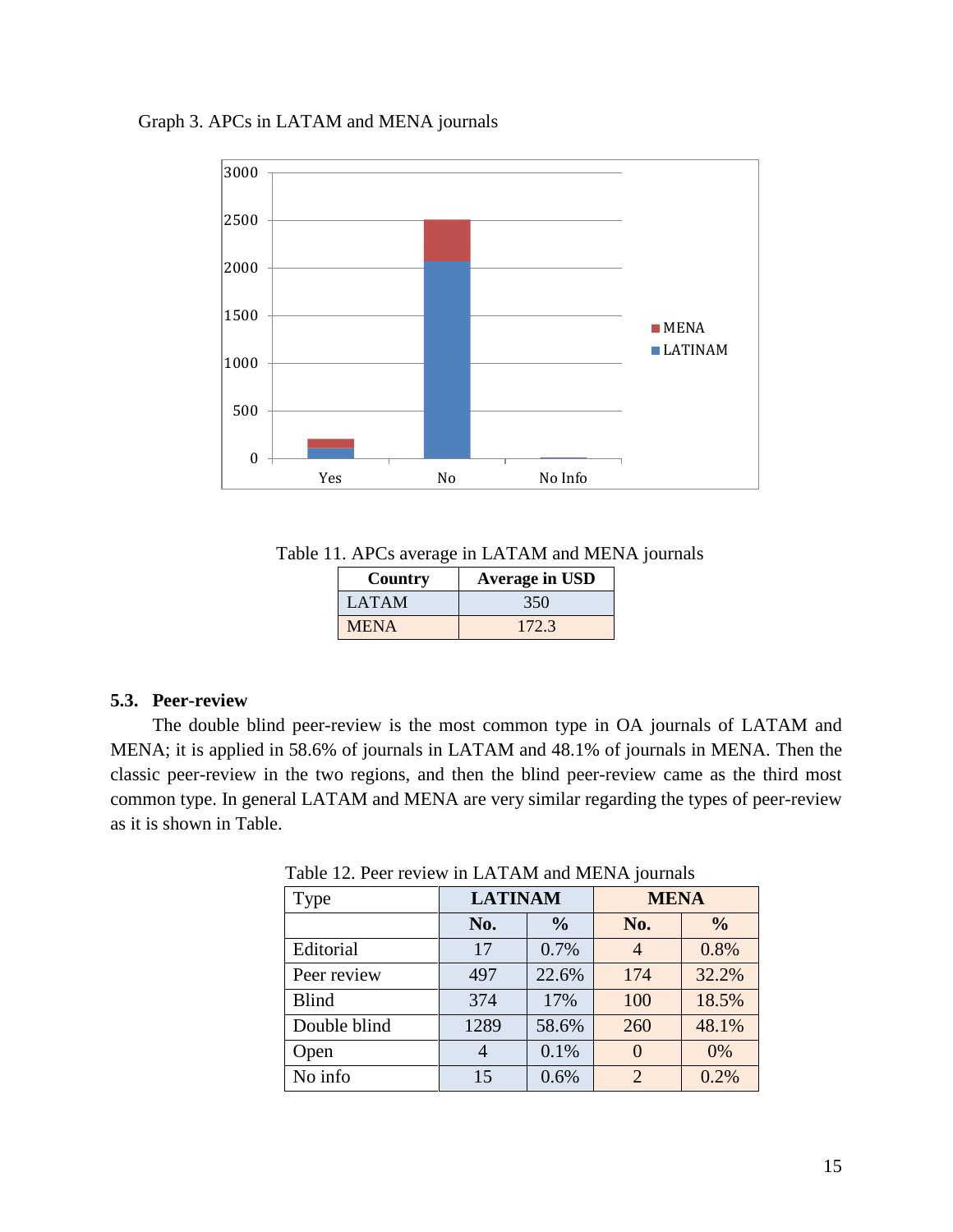

Graph 4. Peer review in LATAM and MENA journals

### **5.4. Plagiarism screening policy**

OA journals in MENA paid more attention to plagiarism screening policy than journals in LATINAM. About 48% of MENA journals have a plagiarism policy; on the other hand only 22.7% of LATINAM journals apply it.

| Table 13. Plagiarism screening policy in LATAM and MENA journals |  |
|------------------------------------------------------------------|--|
|------------------------------------------------------------------|--|

| Country        | Yes |               |      | N <sub>0</sub> | <b>TOTAL</b> |
|----------------|-----|---------------|------|----------------|--------------|
|                | No. | $\frac{0}{0}$ | No.  | $\frac{0}{0}$  |              |
| <b>LATINAM</b> | 499 | 22.7%         | 1697 | 77.3%          | 2196         |
| <b>MENA</b>    | 261 | 48.3%         | 279  | 51.7%          | 540          |

#### **6. Conclusions**

With the conclusion of this study, we highlight that there are remarkable coincidences between LATAM and MENA journals publishing in the three aspects analyzed. First, in both regions there is a low adoption of the APCs model because most of journals are subsidized by institutions or governments. That is, diffusion is a commitment of HE and research systems, which contrasts with other regions where journals are published by for profit publishers. Plus, the amounts of APCs are also low in comparison with fees charged by commercial publishers. Second, in both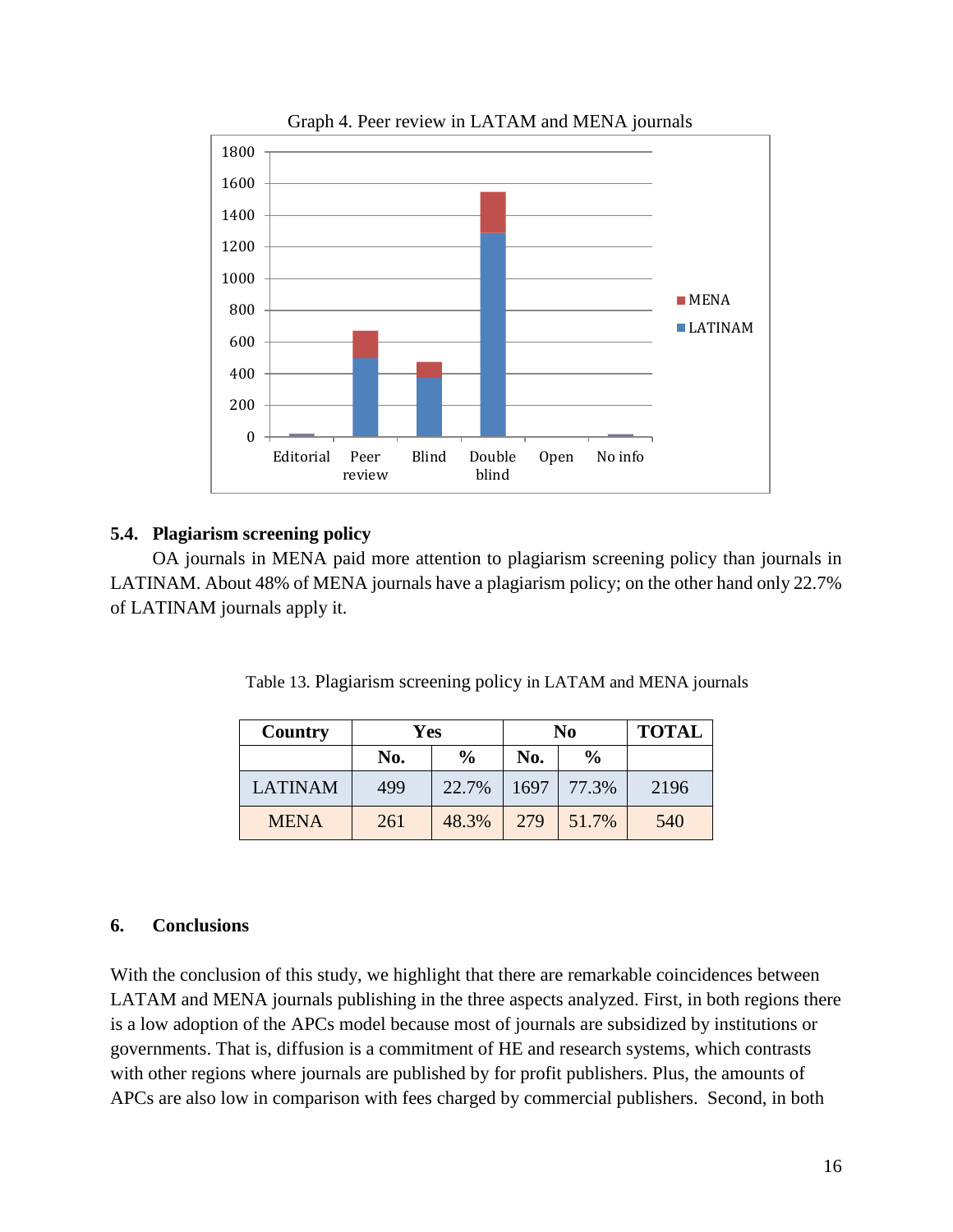regions the most common type of peer review process is some form of blind review, i.e. there is a prevailing preference for the traditional process to monitor quality of papers. Finally, the adoption of plagiarism detection based on software is low in both regions, which could reflect a lack of budget and professionalization of monitoring processes.

## **7. References**

Alperin, J. P., & Fischman, G. (2015). Made in Latin America: open access, scholarly journals, and regional innovations. (J. P. Alperin & G. Fischman, Eds.). Ciudad Autónoma de Buenos Aires, Argentina: CLACSO. Retrieved from http://biblioteca.clacso.edu.ar/clacso/se/20150921045253/MadeInLatinAmerica.pdf

Andre Appel, Ivonne Lujano, Sarita Albagli. Open Science Practices Adopted by Latin American Caribbean Open Access Journals. Leslie Chan; Pierre Mounier. ELPUB 2018, Jun 2018, Toronto, Canada. <10.4000/proceedings.elpub.2018.29>. <hal-01800164v3>

Bali, M. (2015). A new scholar's perspective on open peer review. *Teaching In Higher Education*, *20*(8), 857-863. doi:10.1080/13562517.2015.1085857

Beasley, G. (2016). Article processing charges: A new route to open access?. Information Services & Use, 36(3/4), 163-170. doi:10.3233/ISU-160815

Chang, Chen Chi. (2006) "Business models for open access journals publishing", Online Information Review, Vol. 30 Issue: 6, pp.699-713, https://doi.org/10.1108/14684520610716171

L. Chan, D. Cuplinskas, M. Eisen, F. Friend, Y. Genova, J. Claude Guédon, M. Hagemann, S. Harnad, R. Johnson, R. Kupryte, M. La Manna, I. Rév, M. Segbert, S. de Souza, P. Suber and J. Velterop, Budapest Open Access Initiative, 2002. Retrieved from <http://www.budapestopenaccessinitiative.org/read>

Li, Y. (2013). Text-Based Plagiarism in Scientific Publishing: Issues, Developments and Education. Science & Engineering Ethics, 19(3), 1241-1254. doi:10.1007/s11948-012-9367-6

Ray, M. (2016). An Expanded Approach to Evaluating Open Access Journals. Journal Of Scholarly Publishing, 47(4), 307-327. doi:10.3138/jsp.47.4.307

Ross-Hellauer T. (2017). What is open peer review? A systematic review. F1000Research, 6, 588.<https://doi.org/10.12688/f1000research.11369.2>

Open Oasis. Open Access Journals: business models .- 2012 . [http://www.openoasis.org/index.php?option=com\\_content&view=article&id=347&Itemid=377](http://www.openoasis.org/index.php?option=com_content&view=article&id=347&Itemid=377)